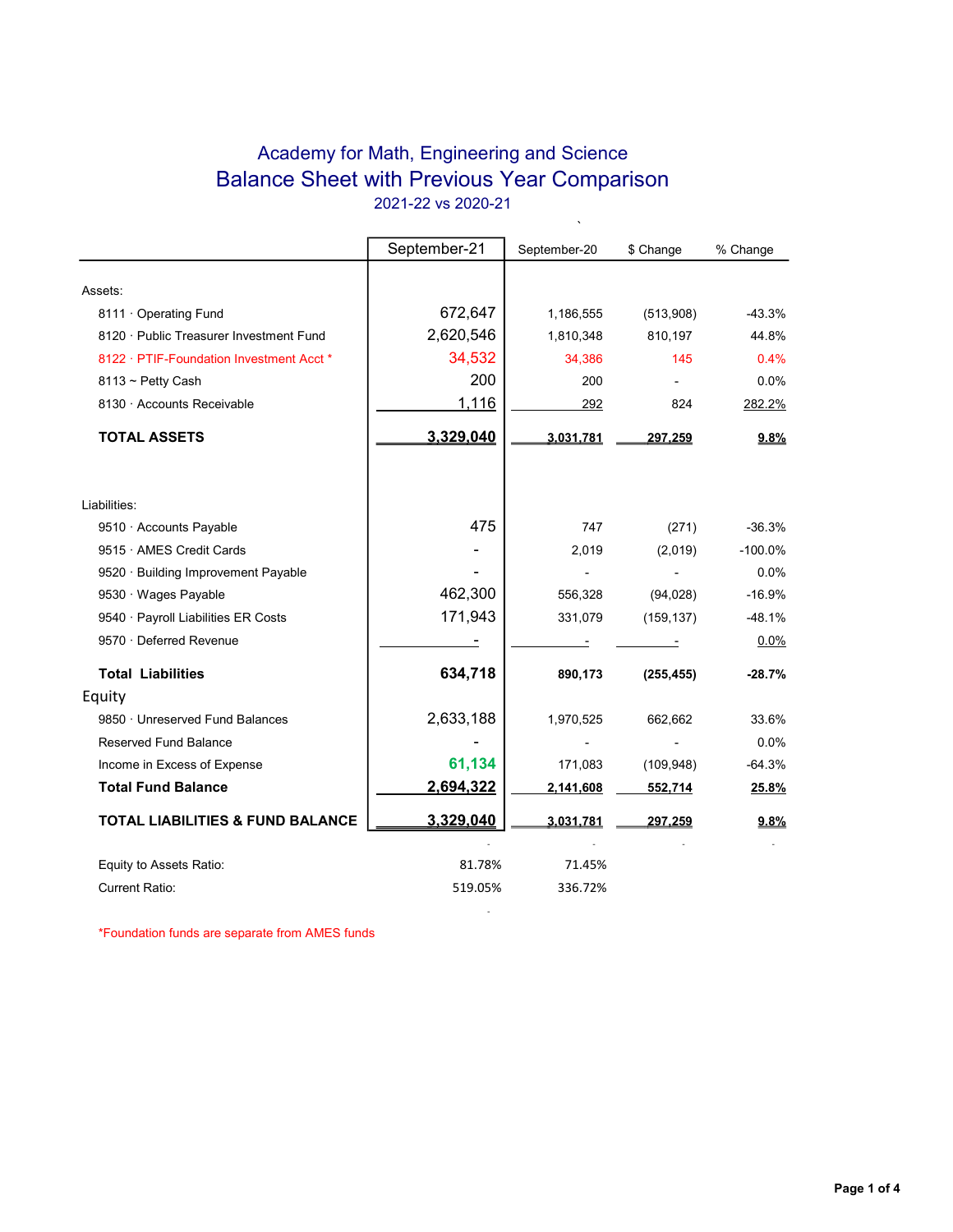#### Academy for Math, Engineering and Science Income & Expenditure Yearly Summary vs Budget July 2021 - June 2022

|                                         |                |               |                   |                |                | Categorical  |
|-----------------------------------------|----------------|---------------|-------------------|----------------|----------------|--------------|
|                                         | 3 Months of    | 3 Months of   |                   | % of Budget    | General        | (Spending    |
|                                         | <b>Actuals</b> | <b>Budget</b> | <b>Difference</b> | Recevied/Spent | <b>Funding</b> | Restricted)  |
| <b>Income/Funding Sources</b>           |                |               |                   |                |                |              |
| 1510 · Interest Income                  | 2,218          | 2,750         | (532)             | 80.64%         | 2,217.73       |              |
| 1510 · Interest Income Foundation*      | 29             | 40            | (11)              | 73.05%         | 29.22          |              |
| 1720 · Rentals, Sales or Admissions     | 340            | 1,213         | (873)             | 28.04%         | 340.00         |              |
| 1920 · Donations                        | 1,967          | 7,691         | (5, 724)          | 25.57%         | 1,967.00       |              |
| 1920 · Donations Foundation*            | ŋ              | 250           | (250)             | 0.00%          |                |              |
| 1940 · Student Fees                     | 81,744         | 25,000        | 56,744            | 326.98%        | 81,744.00      |              |
| $1990 \cdot$ Other                      | 274            | 2,281         | (2,008)           | 11.99%         | 273.53         |              |
| AMES to SP ED and CTE (MOE)             |                |               |                   |                |                |              |
| <b>State Funds</b>                      | 1,134,868      | 1,131,200     | 3,669             | 100.32%        | 970,941.26     | 163,927.18   |
| <b>Federal Funds</b>                    | O              | 70,650        | (70,650)          | 0.00%          |                |              |
| <b>Total Income/Funding</b>             | 1,221,440      | 1,241,075     | (19, 635)         | 98.42%         | 1,057,512.74   | 163,927.18   |
| 'Expenditures by Function               |                |               |                   |                |                |              |
| $1000 \cdot$ Instruction                | 807,039        | 834,278       | 27,240            | 96.73%         | 626,599.32     | 180,439.27   |
| 2100 · Supporting Services - Students   | 53,171         | 73,213        | 20,043            | 72.62%         | 21,519.60      | 31,651.12    |
| 2200 · Instructional Staff Support Serv | 75             | 967           | 892               | 7.75%          | 75.00          |              |
| 2300 · Board Administration             | 0              | 4,112         | 4,112             | 0.00%          |                |              |
| 2400 · School Administration            | 118,999        | 117,707       | (1,292)           | 101.10%        | 117,265.90     | 1,733.16     |
| 2500 · IT & Business Support Serv       | 53,378         | 60,474        | 7,096             | 88.27%         | 49,368.92      | 4,009.31     |
| 2600 · Building Operation & Maintenance | 19,543         | 23,957        | 4,414             | 81.58%         | 19,543.32      |              |
| $2700 \cdot$ Transportation             | 108,101        | 70,812        | (37, 288)         | 152.66%        | 89,394.26      | 18,706.45    |
| Foundation*                             | 0              | $\Omega$      | $\Omega$          |                |                |              |
| <b>Total Expenditures</b>               | 1,160,306      | 1,185,522     | 25,216            | 97.87%         | 923,766.32     | 236,539.31   |
|                                         |                |               |                   |                |                |              |
| Income in Excess of Expenditure         | 61,134         | 55,553        | 5,581             |                | 133,746.42     | (72, 612.13) |
|                                         | 0.00           |               | (0.00)            |                |                |              |

\*Foundation funds are separate from AMES funds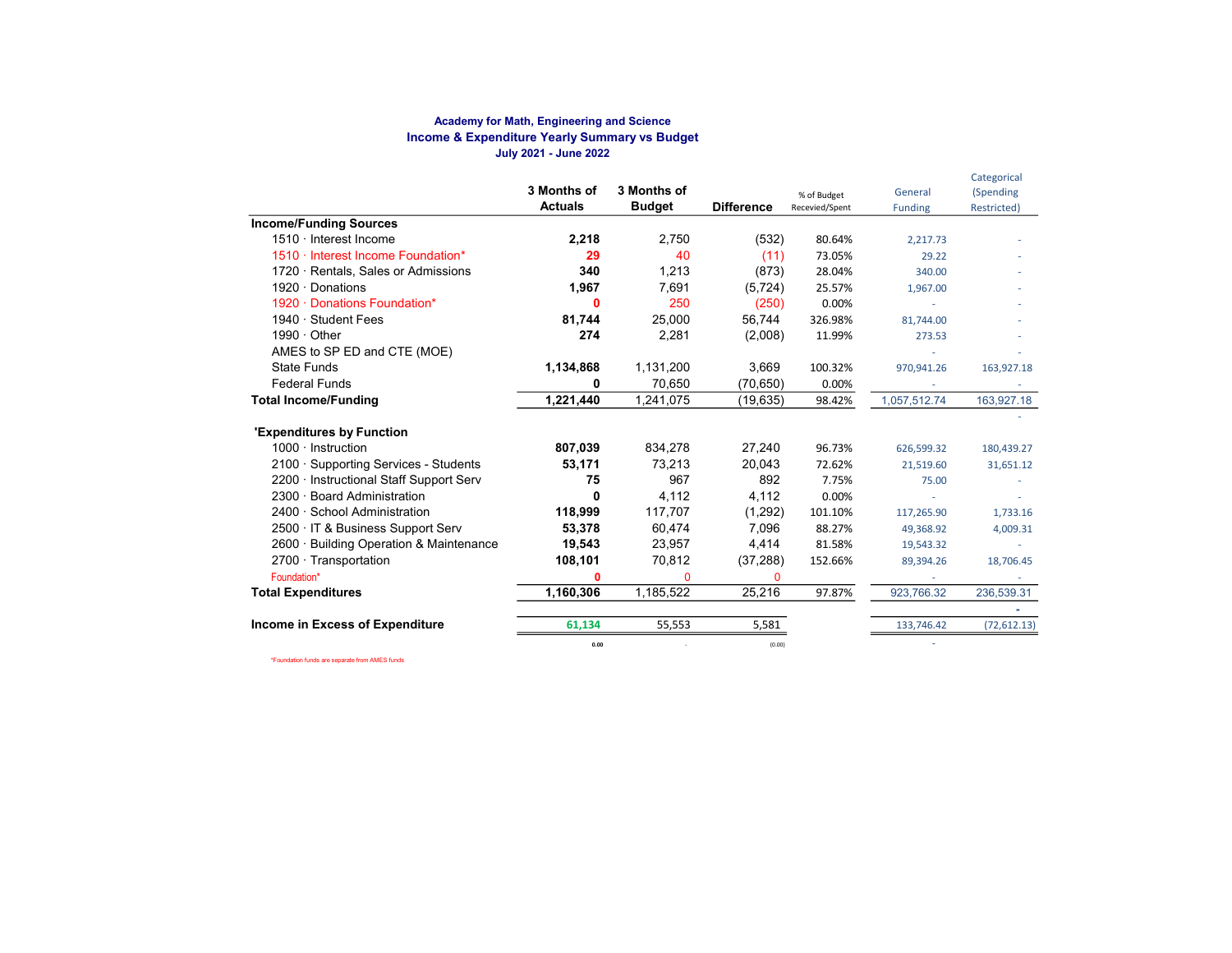### Academy for Math, Engineering and Science Monthly Income & Expenditure Fiscal Year 2021-2022 (by Function)

|                                                | <b>Jul-21</b>            | Aug-21                   | Sep-21                   | Oct-21                   | <b>Nov-21</b>            | Dec-21                   | <b>Jan-22</b>            | Feb-22                   | <b>Mar-22</b>            | Apr-22                   | <b>May-22</b>            | <b>Jun-22</b>            | <b>YTD Actual</b> |
|------------------------------------------------|--------------------------|--------------------------|--------------------------|--------------------------|--------------------------|--------------------------|--------------------------|--------------------------|--------------------------|--------------------------|--------------------------|--------------------------|-------------------|
| Income                                         |                          |                          |                          |                          |                          |                          |                          |                          |                          |                          |                          |                          |                   |
| 1510 · Interest Income                         | 801                      | 730                      | 686                      |                          |                          |                          |                          |                          |                          |                          |                          |                          | 2,218             |
| 1510 · Interest Income Foundation*             | 11                       | 10                       | 9                        |                          |                          |                          |                          |                          |                          |                          |                          |                          | 29                |
| 1720 · Rentals, Sales or Admissions            | 110                      | 169                      | 61                       |                          |                          |                          |                          |                          |                          |                          |                          |                          | 340               |
| 1920 Donations                                 | 650                      | 792                      | 525                      |                          |                          |                          |                          |                          |                          |                          |                          | $\overline{\phantom{a}}$ | 1,967             |
| 1920 · Donations Foundation*                   |                          |                          |                          |                          |                          |                          |                          |                          |                          |                          |                          |                          |                   |
| 1940 · Student Fees                            | 30,044                   | 49,147                   | 2,553                    |                          |                          |                          |                          |                          |                          |                          |                          |                          | 81,744            |
| 1990 · Other                                   | 249                      | 25                       | $\overline{\phantom{a}}$ |                          |                          |                          |                          |                          |                          |                          |                          | $\overline{\phantom{a}}$ | 274               |
| State Funds                                    | 434,450                  | 351,068                  | 349,351                  |                          |                          |                          |                          |                          |                          |                          |                          | -                        | 1,134,868         |
| <b>Federal Funds</b>                           |                          |                          | ٠                        |                          |                          |                          |                          |                          |                          |                          |                          | $\overline{\phantom{a}}$ |                   |
| <b>Total Income</b>                            | 466,314                  | 401,941                  | 353,185                  |                          | $\overline{\phantom{a}}$ | $\overline{\phantom{a}}$ | $\overline{\phantom{a}}$ | $\overline{\phantom{a}}$ | $\sim$                   | $\overline{\phantom{a}}$ |                          | $\overline{\phantom{a}}$ | 1,221,440         |
|                                                |                          |                          |                          |                          |                          |                          |                          |                          |                          |                          |                          |                          |                   |
| <b>Expenditure</b>                             |                          |                          |                          |                          |                          |                          |                          |                          |                          |                          |                          |                          |                   |
| $1000 \cdot$ Instruction                       | 264,298                  | 228,481                  | 314,260                  |                          |                          |                          |                          |                          |                          |                          |                          | $\overline{\phantom{a}}$ | 807,039           |
| 2100 · Supporting Services - Students          | 19,751                   | 19,871                   | 13,549                   |                          |                          |                          |                          |                          |                          |                          |                          | $\overline{\phantom{a}}$ | 53,171            |
| 2200 · Instructional Staff Support Serv        |                          | 75                       |                          |                          |                          |                          |                          |                          |                          |                          |                          | $\overline{\phantom{a}}$ | 75                |
| 2300 · Board Administration                    |                          | $\overline{\phantom{a}}$ |                          |                          |                          |                          |                          |                          |                          |                          |                          | $\overline{\phantom{a}}$ |                   |
| 2400 · School Administration                   | 39,047                   | 41,035                   | 38,917                   |                          |                          |                          |                          |                          |                          |                          |                          | $\overline{\phantom{a}}$ | 118,999           |
| 2500 · Central & Business Support Serv         | 17,402                   | 19,195                   | 16,781                   |                          |                          |                          |                          |                          |                          |                          |                          | $\overline{\phantom{a}}$ | 53,378            |
| 2600 Operation & Maintenance                   | 839                      | 1,077                    | 17,628                   |                          |                          |                          |                          |                          |                          |                          |                          | $\overline{\phantom{a}}$ | 19,543            |
| 2700 · Transportation                          | 2,432                    | 35,539                   | 70,130                   |                          |                          |                          |                          |                          |                          |                          |                          | $\overline{\phantom{a}}$ | 108,101           |
| Foundation*                                    | $\overline{\phantom{a}}$ |                          |                          |                          |                          |                          |                          |                          |                          |                          |                          | ٠                        |                   |
| <b>Total Expenditure</b>                       | 343,769                  | 345,272                  | 471,265                  | $\overline{\phantom{a}}$ | $\overline{\phantom{a}}$ | $\overline{\phantom{a}}$ | $\sim$                   | $\overline{\phantom{a}}$ | $\overline{\phantom{a}}$ | $\overline{\phantom{a}}$ | $\overline{\phantom{a}}$ | $\sim$                   | 1,160,306         |
|                                                |                          | $\sim$                   | ٠                        | $\overline{\phantom{a}}$ | $\overline{\phantom{a}}$ | $\overline{\phantom{a}}$ | $\overline{a}$           | $\overline{\phantom{a}}$ | $\overline{\phantom{0}}$ | $\overline{\phantom{a}}$ | $\overline{\phantom{a}}$ | $\overline{\phantom{a}}$ |                   |
| Income in Excess of Expenditure                | 122,545                  | 56,669                   | (118,079)                | $\overline{\phantom{a}}$ | $\overline{\phantom{a}}$ | $\overline{\phantom{a}}$ | ۰                        | $\overline{\phantom{a}}$ | $\overline{\phantom{a}}$ |                          |                          | $\sim$                   | 61,134            |
| *Foundation funds are separate from AMES funds |                          |                          |                          |                          |                          | $\overline{\phantom{0}}$ |                          |                          |                          |                          | $\overline{\phantom{a}}$ |                          |                   |